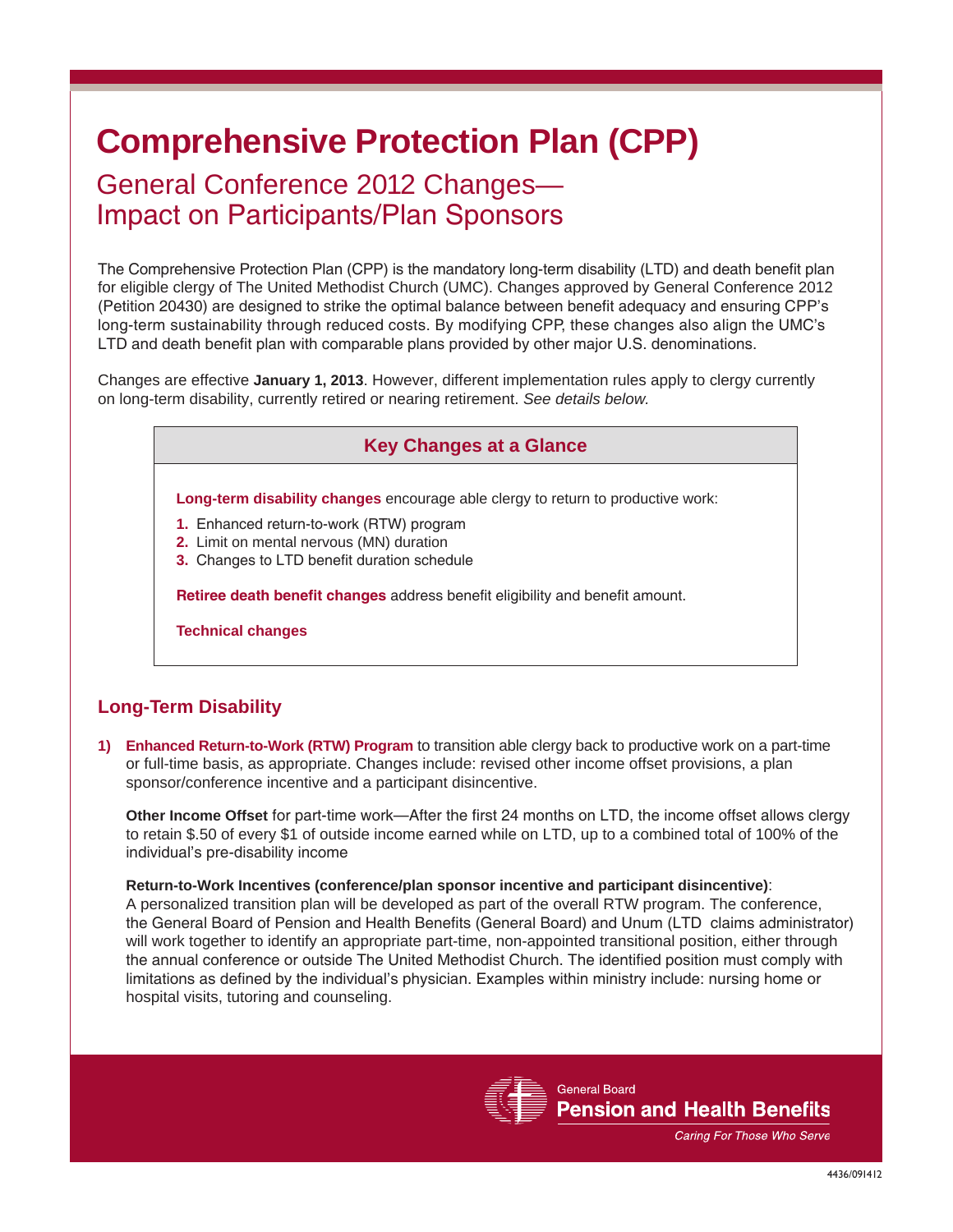**As an added incentive to encourage greater success in returning participants to productivity, the following will be put in place**:

- **• Conference Incentive (RTW grant)**—CPP will partner with conferences/plan sponsors to encourage their able clergy to return to productive work within the Church or outside the Connection.
	- Conferences/plan sponsors that help the disabled clergyperson return to work will receive a grant (reimbursement) for any salary the conference/plan sponsor pays to the participant for part-time employment during the RTW transitional period.
	- This grant is up to the lesser of 40% of the denominational average compensation (DAC) or 50% of the individual's pre-LTD salary.
	- The grant will be credited to the conference/plan sponsor when either the clergyperson completes his or her RTW transition period or the individual's CPP benefits terminate.
- **• Participant Disincentive**:
	- Participation in the RTW program is voluntary. However, clergy who refuse to participate in the formalized RTW program—and are otherwise able to return to work with a release from their physician—are subject to a 10% reduction in their LTD benefits.
- **• RTW Resources**—Conferences/plan sponsors can use enhanced tools and resources provided by the General Board and Unum to help individuals transition back to work. These resources include a toolkit, job bank and other supportive services.
- **2) Limit on Mental Nervous Duration** for long-term disability due to "treatable and returnable" mental nervous disorders, as defined by the American Psychiatric Association.
	- **•** 24-month limit on LTD benefits for "treatable and returnable" mental nervous disorders.
	- **•** LTD benefits cease on **June 30 after the participant's 24-month LTD period**.
- **3) Changes to LTD Benefit Duration Schedule** reduce LTD benefits on a graduated basis for clergy age 62 and older, consistent with federal Social Security Normal Retirement Age. The duration of LTD benefits shortens gradually, based on the participant's age at the date of disability.

| <b>Age at Disability</b> | <b>Benefit Duration*</b>                  |
|--------------------------|-------------------------------------------|
| Less than age 62         | To Social Security retirement age         |
| Age 62                   | 60 months                                 |
| Age 63                   | 48 months                                 |
| Age 64                   | 42 months                                 |
| Age 65                   | 36 months                                 |
| Age 66                   | 30 months                                 |
| Age 67                   | 24 months                                 |
| Age 68                   | 18 months                                 |
| Age 69 and above         | 12 months or age 72, whichever is earlier |

*\* Mental nervous limitation: 24 months or based on schedule, whichever is less*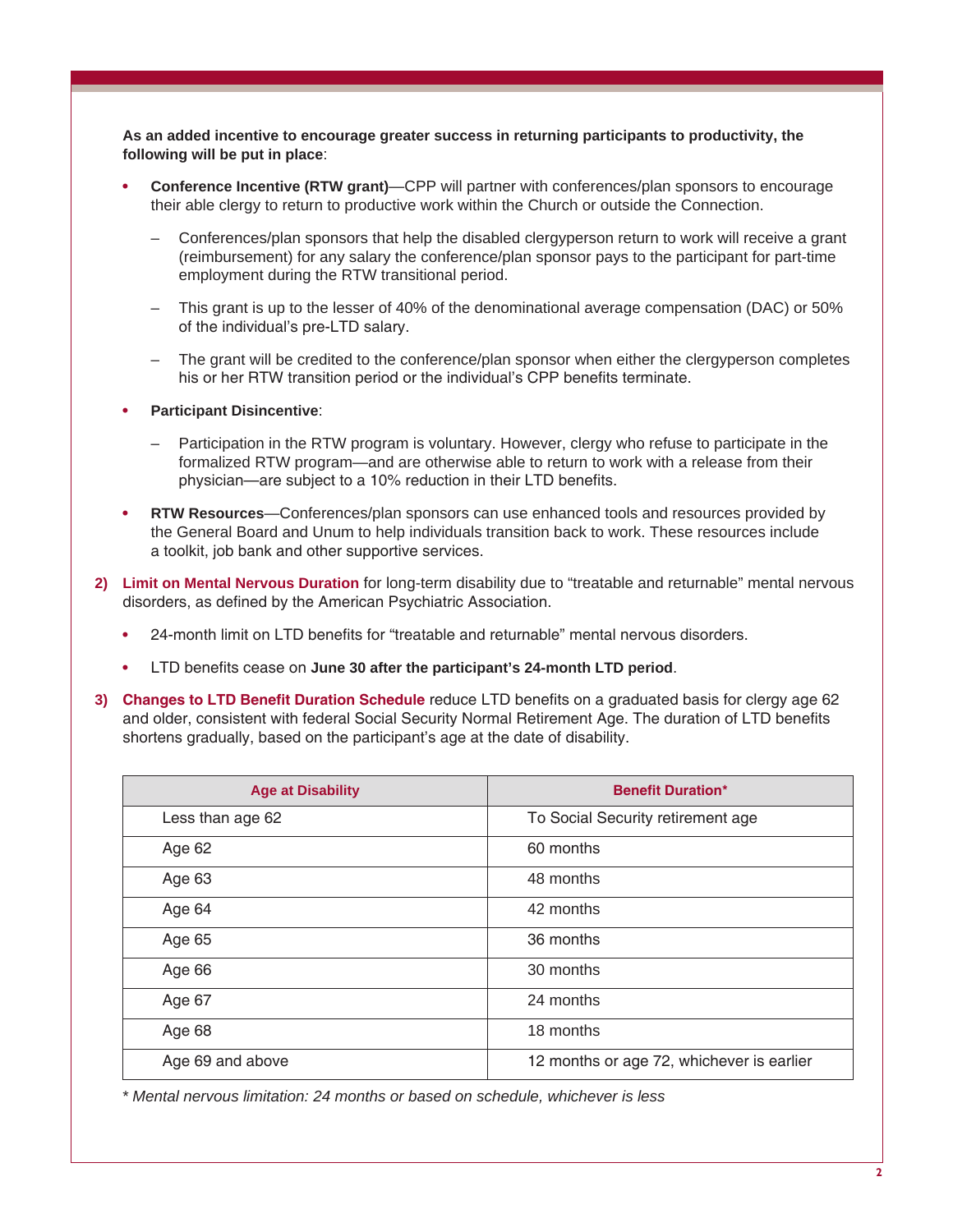## **Retiree Death Benefits**

- **1) Retiree Death Benefit Eligibility**—For clergy eligible for the Clergy Retirement Security Program (CRSP) or other retirement plans administered by the General Board: Increases the length of service requirement to qualify for death benefits to enrollment in CPP for 12 of the past 15 years\*.
	- **•** Alternatively, clergy who have been active participants in CPP for a total of 25 years also are eligible for retiree death benefits. This eligibility rule was not changed by General Conference.
	- **\* Please note:** The eligibility change applies to clergy who retire **January 1, 2013** or after; no change for clergy retired **December 31, 2012** or earlier. The eligibility change will be phased in with one-year increments—as highlighted in the table below—for clergy retiring from 2013 to 2019, to prevent older clergy who would qualify for the benefit under current rules from losing eligibility.

| <b>Retirement</b> | <b>CPP Enrollment for Retiree Death Benefit Eligibility</b> |
|-------------------|-------------------------------------------------------------|
| 2013              | 6 of last 10 years                                          |
| 2014              | 7 of last 10 years                                          |
| 2015              | 8 of last 11 years                                          |
| 2016              | 9 of last 12 years                                          |
| 2017              | 10 of last 13 years                                         |
| 2018              | 11 of last 14 years                                         |
| $2019+$           | 12 of last 15 years                                         |

#### **2) Retiree Death Benefit Amount**

- **• For clergy currently retired as of December 31, 2012**:
	- No change in death benefit amount.
- **• For clergy retiring on or after January 1, 2013**:
	- Changes death benefits to fixed-dollar amount as highlighted below, subject to periodic review.

| <b>Provision for Death</b> | <b>Benefit Amount 2013</b> |
|----------------------------|----------------------------|
| Retiree                    | \$20,000                   |
| Retiree's spouse           | \$15,000                   |
| Retiree's surviving spouse | \$10,000                   |
| Retiree's child            | \$8,000                    |